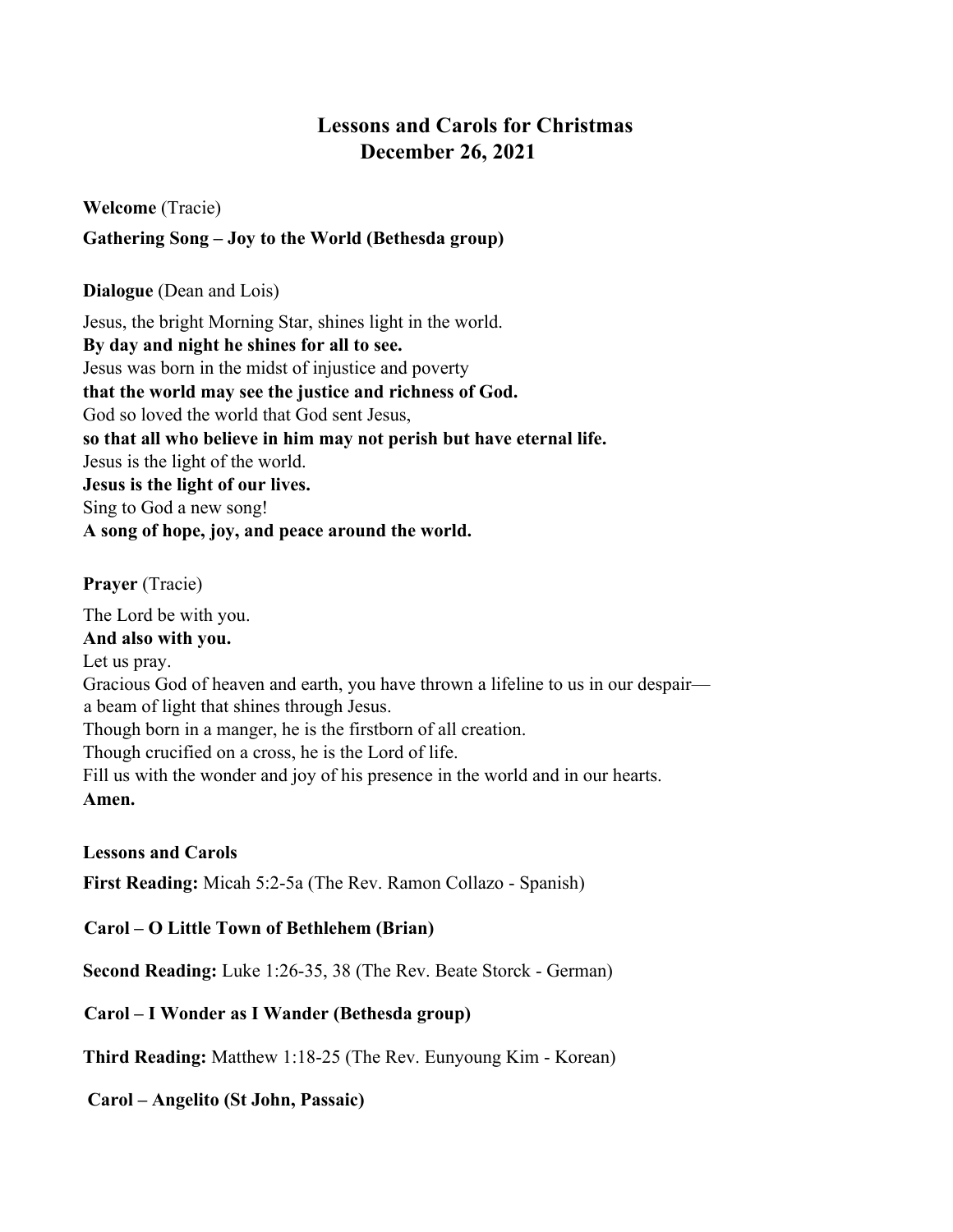**Fourth Reading:** Luke 2:8-20 (Kennedy Nyangachu - Swahili)

**Carol – Angels We Have Heard on High (Brian)**

**Fifth Reading:** Matthew 2:1-11 The Rev. (Dennis Olson - Norwegian)

**Carol – What Child Is This (Succasunna)**

**Sixth Reading:** John 1:1-14 (Francisca Freiberg-Weirich - Portuguese)

### **Carol – Christmas Sanctus (Cranford)**

#### **Responsive Prayer** (LuAnn and Dawn)

It is you, loving God, who lights our path with truth.

#### **Your Word, Jesus, is truth.**

In Jesus' light, draw all to the manger **to gather in wonder with the shepherds.**  In Jesus' light, draw all to the manger **to kneel in reverence with the wise ones.** In Jesus' light, draw all to the manger **to sing for joy with the angels.**  In the brightness of Jesus' life **cast away injustice, poverty, and hunger in the world.** It is you, loving God, who meets us on our way. **In the light of Jesus, show the world the way of life. Amen.**

**Lord's Prayer** (LuAnn and Dawn)

**Our Father in heaven, hallowed be your name, your kingdom come, your will be done, on earth as in heaven. Give us today our daily bread. Forgive us our sins as we forgive those who sin against us. Save us from the time of trial and deliver us from evil. For the kingdom, the power, and the glory are yours, now and forever. Amen.**

**Blessing** (Tracie)

Praise God, from whom all blessings flow! **Praise God, all creatures here below!** You are the shepherds telling the story. **We tell it in the streets and across the land.** You are the wise ones worshiping with thanksgiving. **We worship with gifts of song and service, talents and treasures.** You are the angels announcing peace.